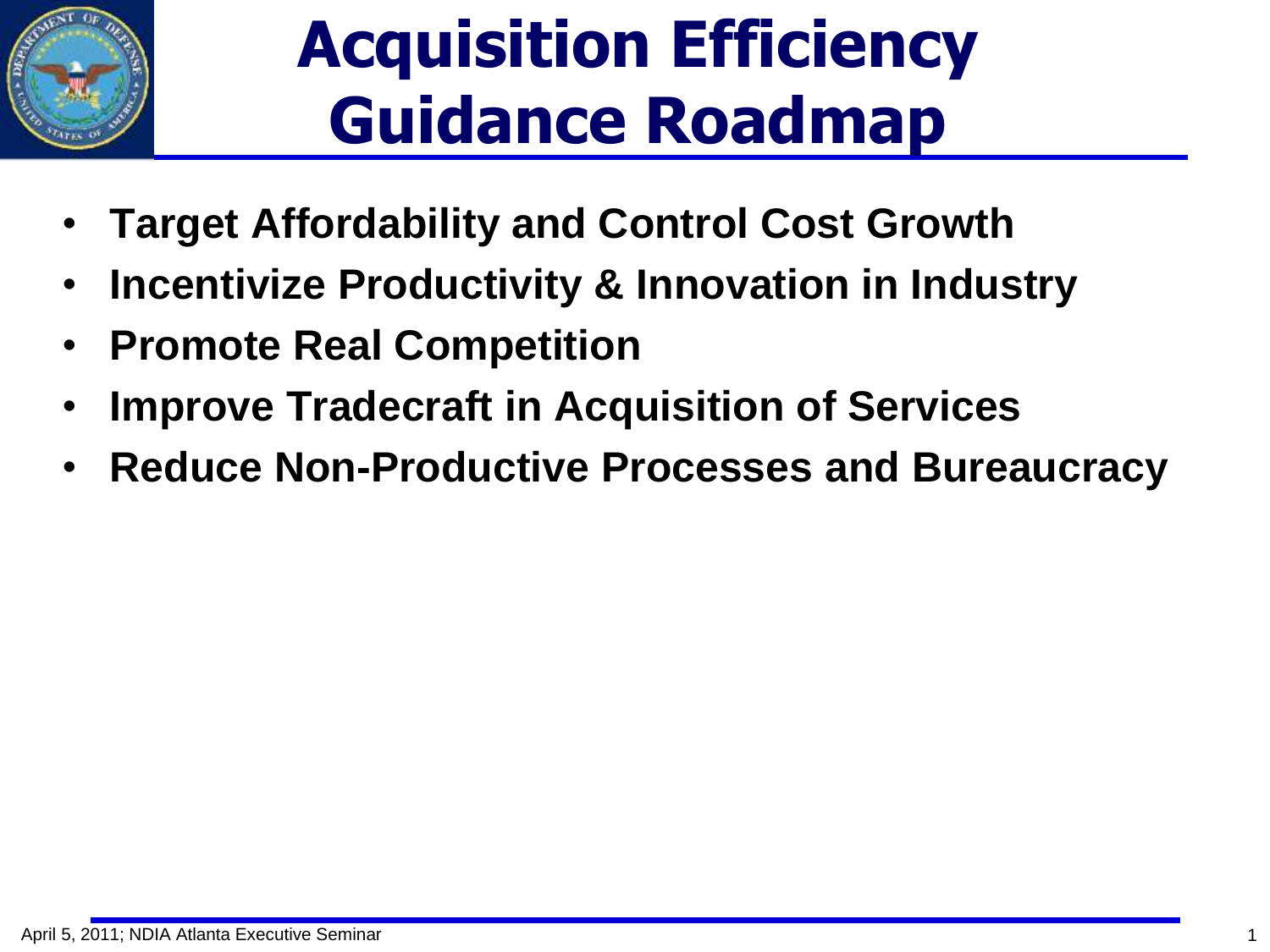

### **Target Affordability and Control Cost Growth**

- **Mandate affordability as a requirement**
- **Implement "should cost" based management**
- **Eliminate redundancy within warfighter portfolios**
- **Achieve Stable and economical production rates**
- **Manage program timelines**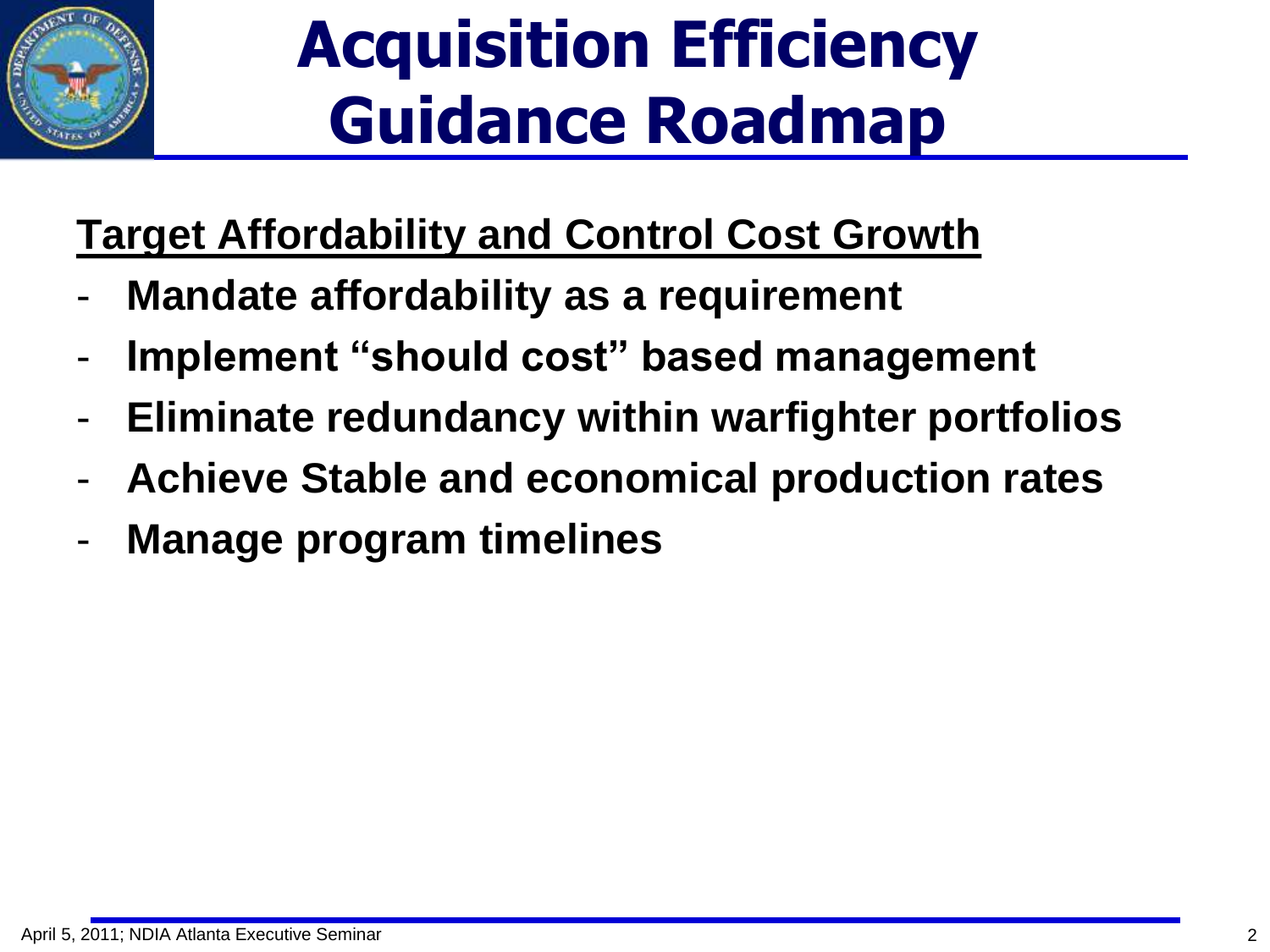

### **Incentivize Productivity & Innovation in Industry**

- Reward contractors for successful supply chain and **indirect expense management**
- **Increase Use of FPIF contract type**
- **Capitalize on progress payment structures**
- **Institute a superior supplier incentive program**
- Reinvigorate industry's independent research and **development**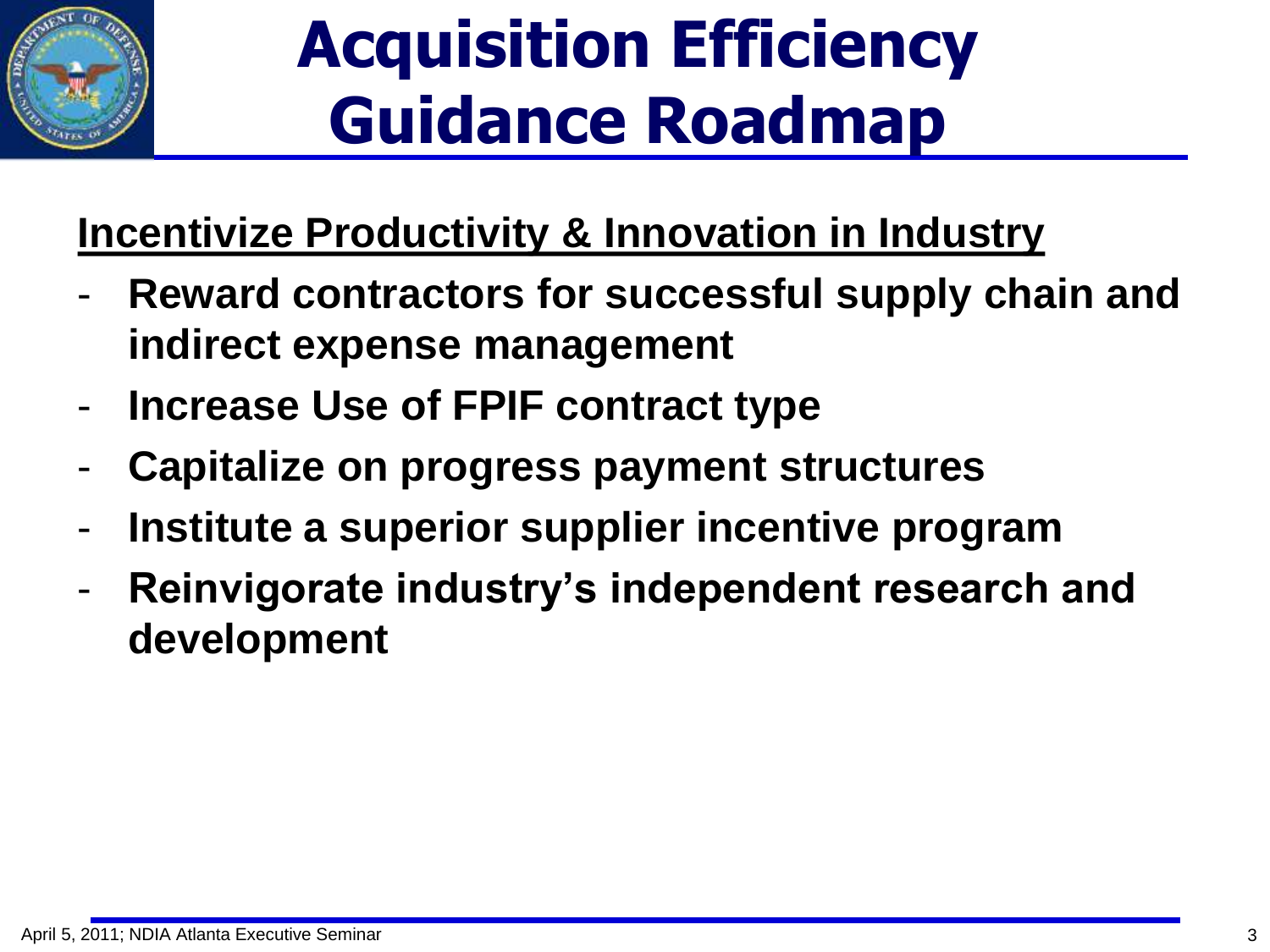

### **Promote Real Competition**

- **Emphasize competitive strategy at each program milestone**
- **Remove obstacles to competition**
	- **Allow reasonable time to bid**
	- **Require non-certified cost and pricing data on single offers**
	- **Enforce open system architectures and set rules for acquisition of technical data rights**
- **Increase small business role and opportunities**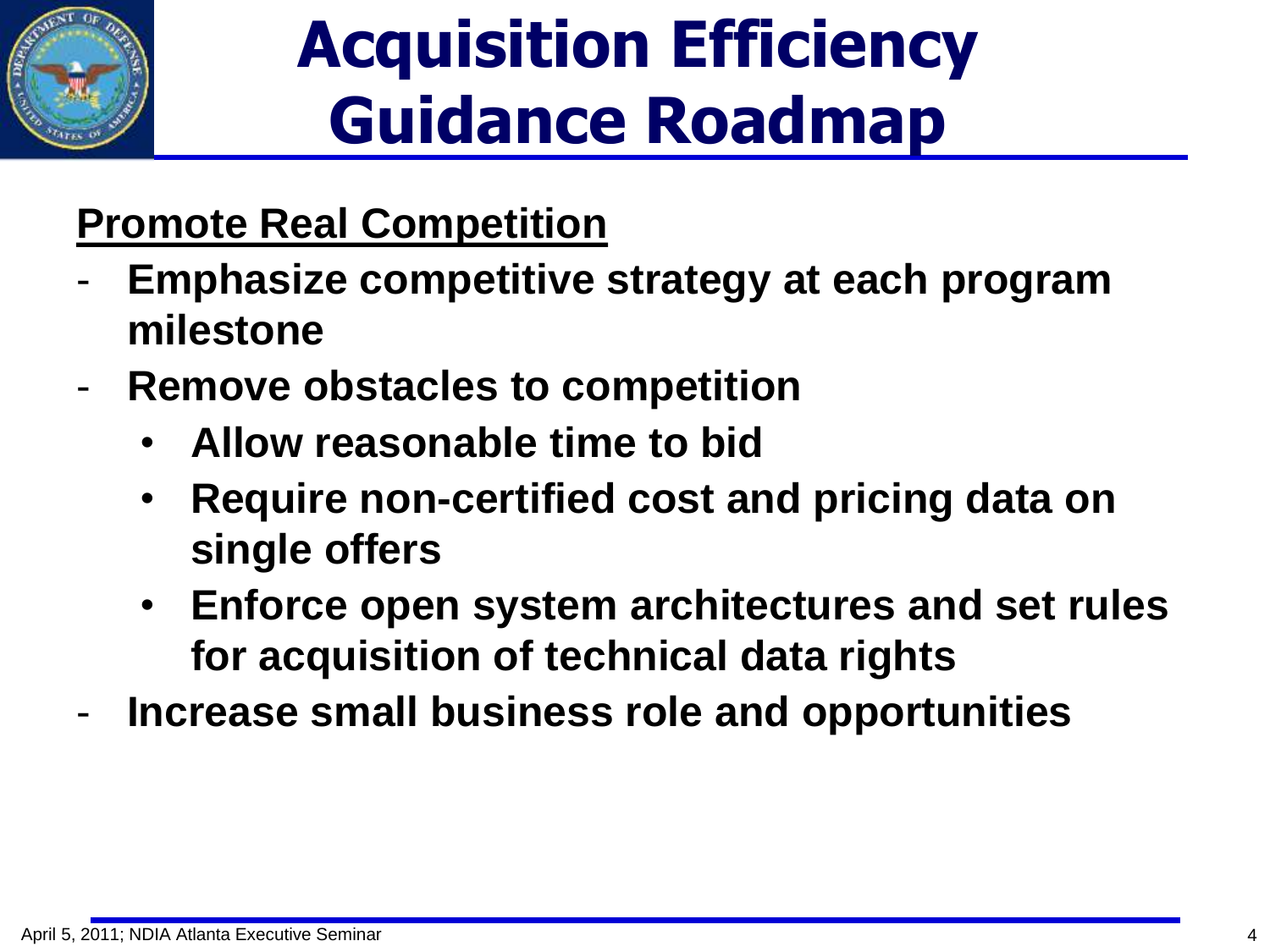

### **Improve Tradecraft in Acquisition of Services**

- **Assign senior managers for acquisition of services**
- **Adopt uniform services market segmentation (taxonomy)**
- **Address causes of poor tradecraft**
	- **Define requirements and prevent creep**
	- **Conduct market research**
- **Increase small business participation**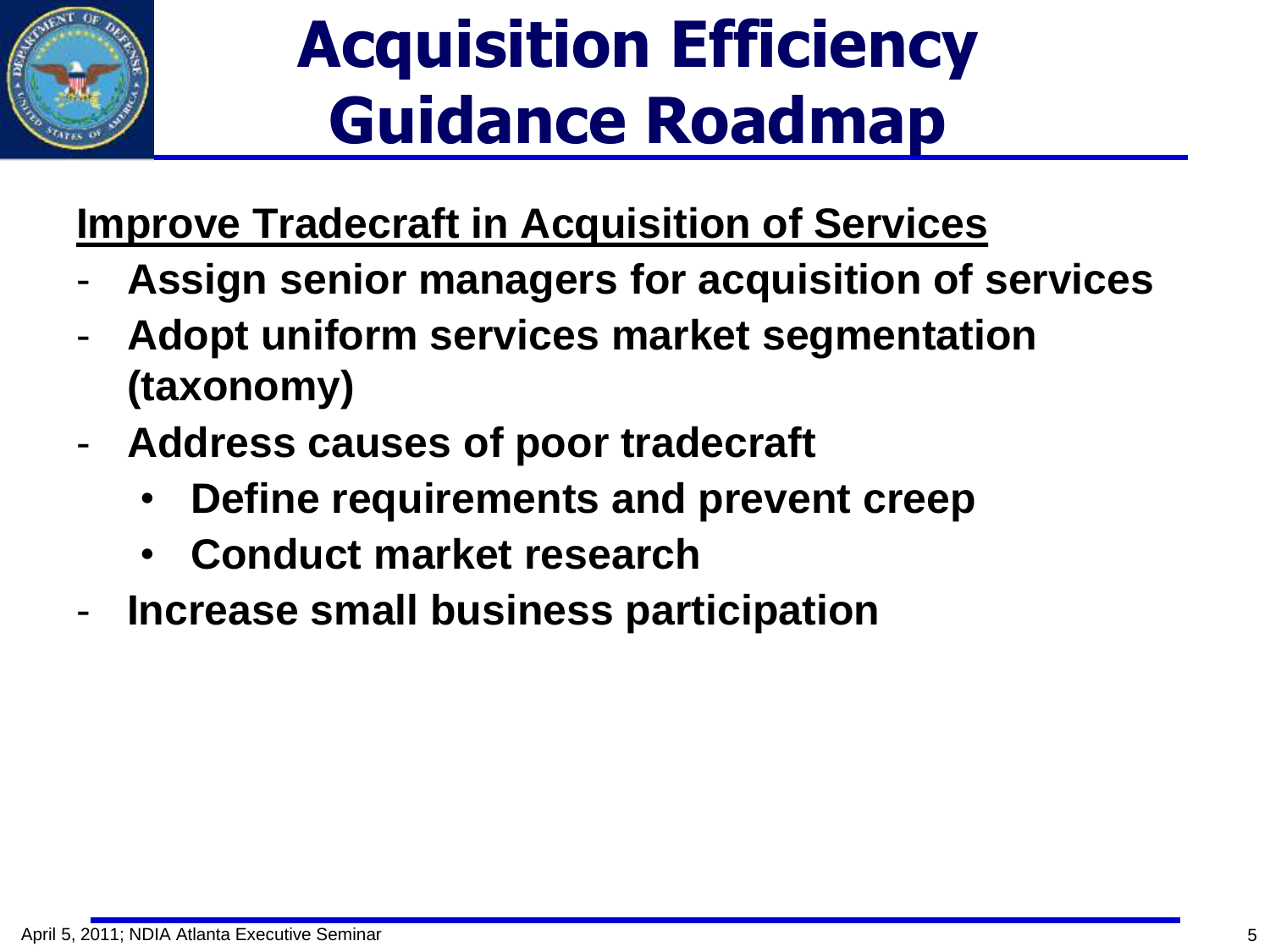

#### **Reduce Non-Productive Processes and Bureaucracy**

- **Reduce frequency of OSD level reviews**
- **Work with Congress to eliminate low value added statutory requirements**
- **Reduce the volume and cost of Congressional Reports**
- **Reduce non-value added requirements imposed on industry**
- **Align DCMA and DCAA processes to ensure work is complementary**
- **Increase use of Forward Pricing Rate Recommendations (FPRRs) to reduce administrative costs**